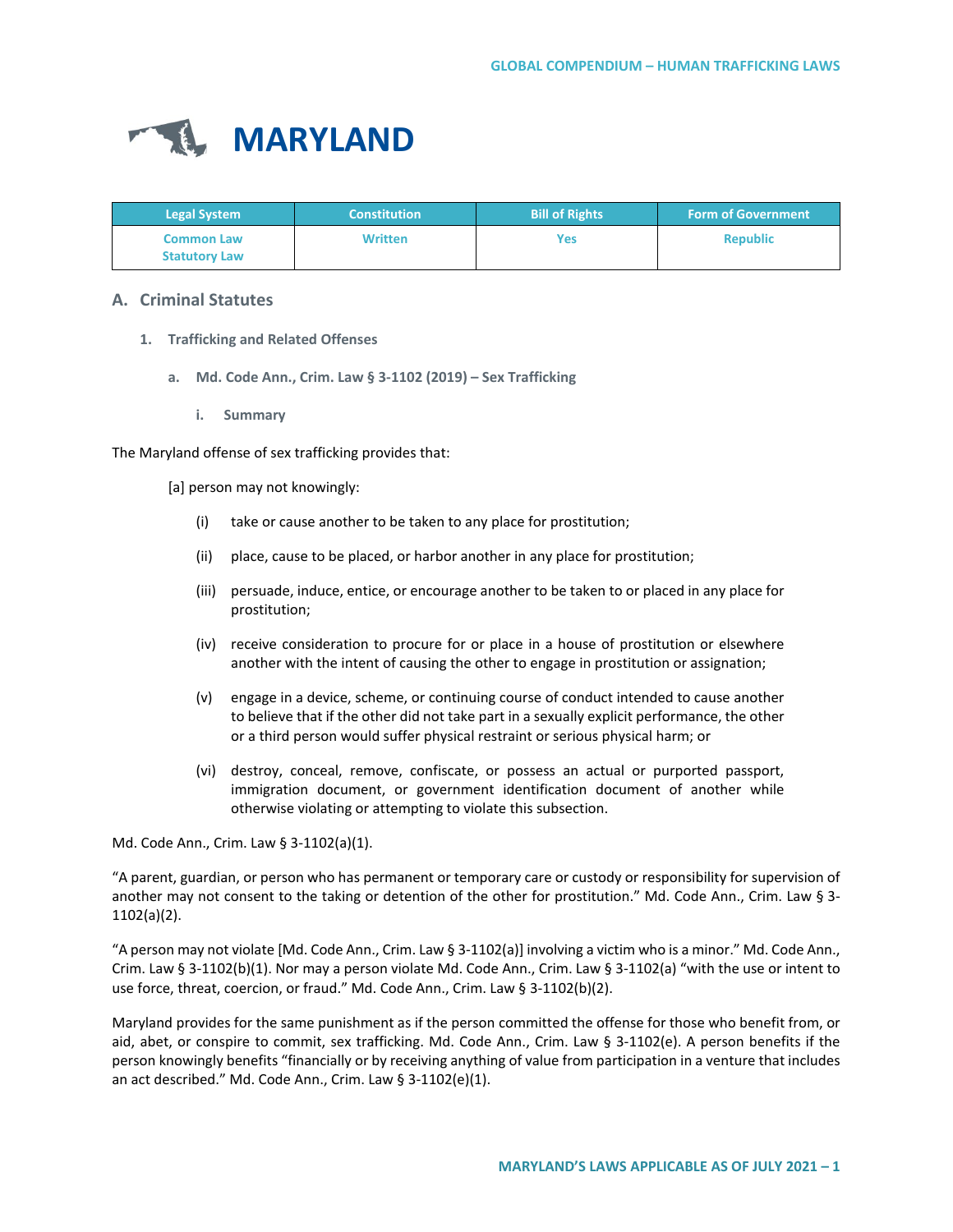"It is not a defense to a prosecution under  $[Md, Code Ann., Crim. Law § 3-1102(a) or (e)]$  that the person did not know the age of the victim." Md. Code Ann., Crim. Law § 3-1102(f).

**ii. Sentencing**

A person who violates Md. Code Ann., Crim. Law § 3-1102(a) commits sex trafficking, a misdemeanor, and on conviction is subject to imprisonment not exceeding 10 years, a fine not exceeding USD 5,000, or both. Md. Code Ann., Crim. Law § 3-1102(c)(1)(i). A person who violates Md. Code Ann., Crim. Law § 3-1102(b) for sex trafficking a minor or sex trafficking through force, threat, coercion, or fraud, commits a felony, subject to imprisonment not exceeding 25 years, a fine not exceeding USD 15,000, or both. Md. Code Ann., Crim. Law § 3-1102(c)(2).

#### **iii. Statute of Limitations**

Maryland has no general statute of limitations for felonies. For misdemeanors punishable by imprisonment, prosecution can be brought at any time. Md. Code Ann., Cts. & Jud. Proc. § 5-106(b)(1). Accordingly, there is no statute of limitations for prosecuting sex trafficking in Maryland.

- **b. Md. Code Ann., Crim. Law § 3-1202 (2019) – Labor Trafficking** 
	- **i. Summary**

Maryland provides a separate statute for labor trafficking, which provides that "[a] person may not knowingly:

- (1) take, place, harbor, persuade, induce, or entice another by force, fraud, or coercion to provide services or labor; or
- (2) receive a benefit or thing of value from the provision of services or labor by another that was induced by force, fraud, or coercion."

Md. Code Ann., Crim. Law § 3-1202(a).

A state's attorney or the Maryland Attorney General may investigate and prosecute a violation of Md. Code Ann., Crim. Law § 3-1202. Md. Code Ann. Crim. Law § 3-1203.

As used in the Maryland labor trafficking statute:

"Coercion" includes actual or threatened:

- (1) use of physical force against an individual;
- (2) restraint, abduction, isolation, or confinement of an individual against the individual's will and without lawful authority;
- (3) control or direction of the activity of an individual through debt bondage [defined in Md. Code Ann., Crim. Law § 3-1201(d)];
- (4) destruction, concealment, removal, confiscation, withholding, or possession of an actual or purported passport, immigration document, or governmental identification document of an individual;
- (5) infliction of serious psychological harm to an individual;
- (6) control of an individual's access to a controlled dangerous substance [defined in Md. Code Ann., Crim. Law § 3-1201(c)];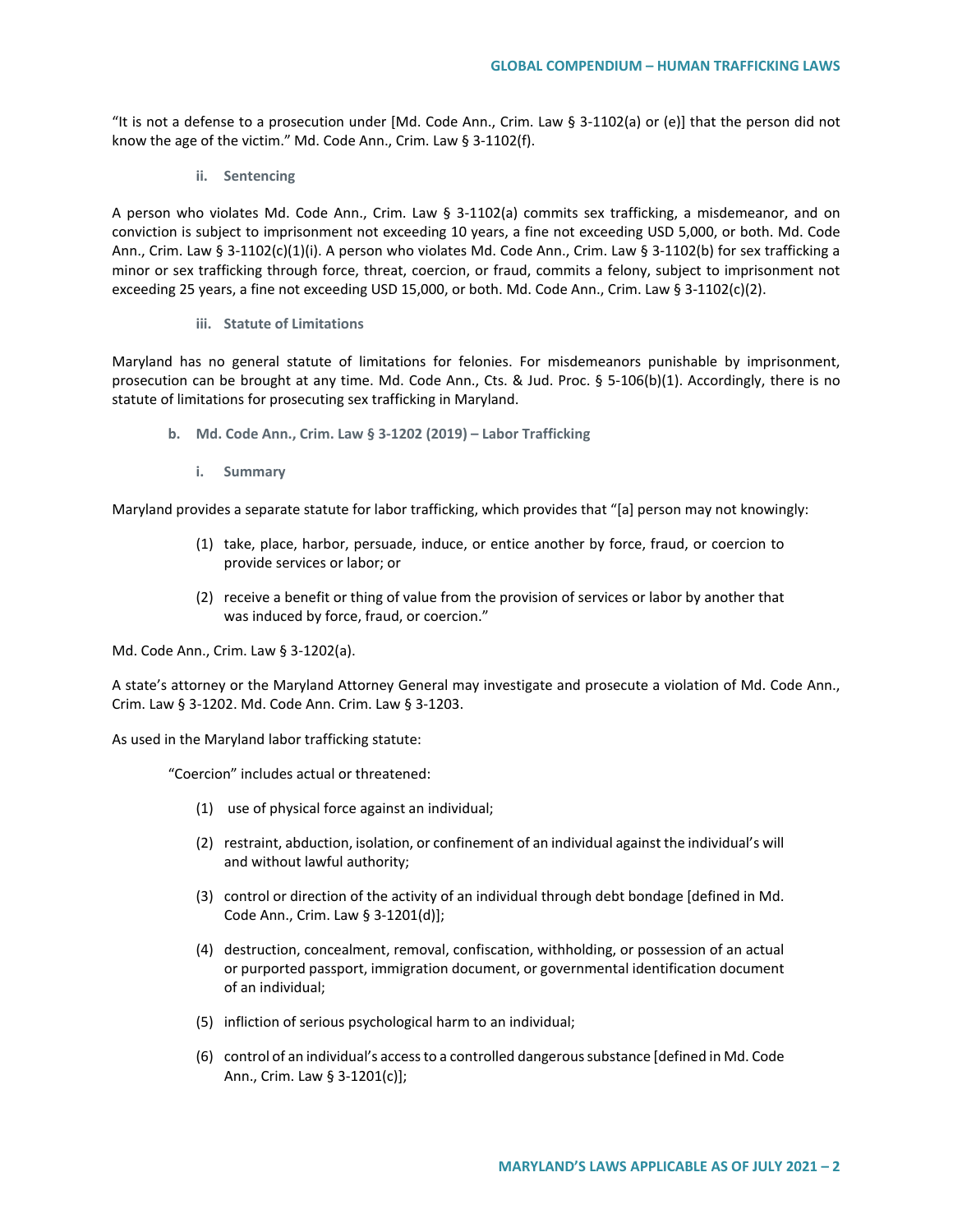- (7) exposure or dissemination of any fact or information that would tend to subject an individual to criminal or immigration proceedings;
- (8) notification to an agency or unit of the State or federal government that an individual is present in the United States in violation of federal immigration law; and
- (9) exploitation of a vulnerable adult [defined in Md. Code Ann., Crim. Law § 3-1201(e)].

Md. Code Ann., Crim. Law § 3-1201(b).

**ii. Sentencing**

A violation of Md. Code Ann., Crim. Law § 3-1202 is a felony. A person convicted of this statute is subject to imprisonment not exceeding 25 years, a fine not exceeding USD 15,000, or both. Md. Code Ann., Crim. Law § 3- 1202(c).

**iii. Statute of Limitations**

There is no statute of limitations for a labor trafficking prosecution in Maryland.

- **c. Md. Code Ann., Crim. Law § 3-1103 (2019) – Use of Force, Threat, Coercion or Fraud to Compel Marriage**
	- **i. Summary**

It is a crime to knowingly "take or detain another with the intent to use force, threat, coercion, or fraud to compel the other to marry any person." Md. Code Ann., Crim. Law § 3-1103(a)(1). It also is a crime to knowingly "receive a financial benefit or thing of value in relation to a violation of this subsection[] or aid, abet, or conspire with another to violate this subsection." Md. Code Ann., Crim. Law § 3-1103(a)(2),(3).

**ii. Sentencing**

A violation of Md. Code. Ann., Crim. Law § 3-1103(a) is a felony. A person convicted under this statute is subject to imprisonment not exceeding 25 years, a fine not exceeding USD 15,000, or both. Md. Code Ann., Crim. Law § 3- 1103(b).

**iii. Statute of Limitations**

Maryland has no general statute of limitations for felonies.

**d. Md. Code Ann., Crim. Proc. §§ 13-502** *et seq***. (2019) – Forfeiture**

A motor vehicle, money, or real property used in connection with the violation of a human trafficking law is subject to forfeiture. Md. Code Ann. § 13-502. However, if the owner of the motor vehicle or real property can prove by a preponderance of the evidence that the violation of the human trafficking law was committed without the owner's actual knowledge, the motor vehicle or real property may not be forfeited. Md. Code Ann., Crim. Proc. § 13-503(a).

A forfeiture proceeding about money shall be filed within 90 days after the final disposition of criminal proceedings that arise out of the human trafficking law. Md. Code Ann., Crim. Proc.  $\S$  13-517(c)(1).

**e. Md. Code Ann., Crim. Proc. § 11-603 (2017) – Restitution**

A victim of human trafficking or the state may request restitution: (1) if there is evidence that property of the victim was stolen, damaged, destroyed, converted, unlawfully obtained, or its value substantially decreased as a direct result of the crime, Md. Code Ann., Crim. Proc. § 11-630(a)(1); or (2) if there is evidence that the victim suffered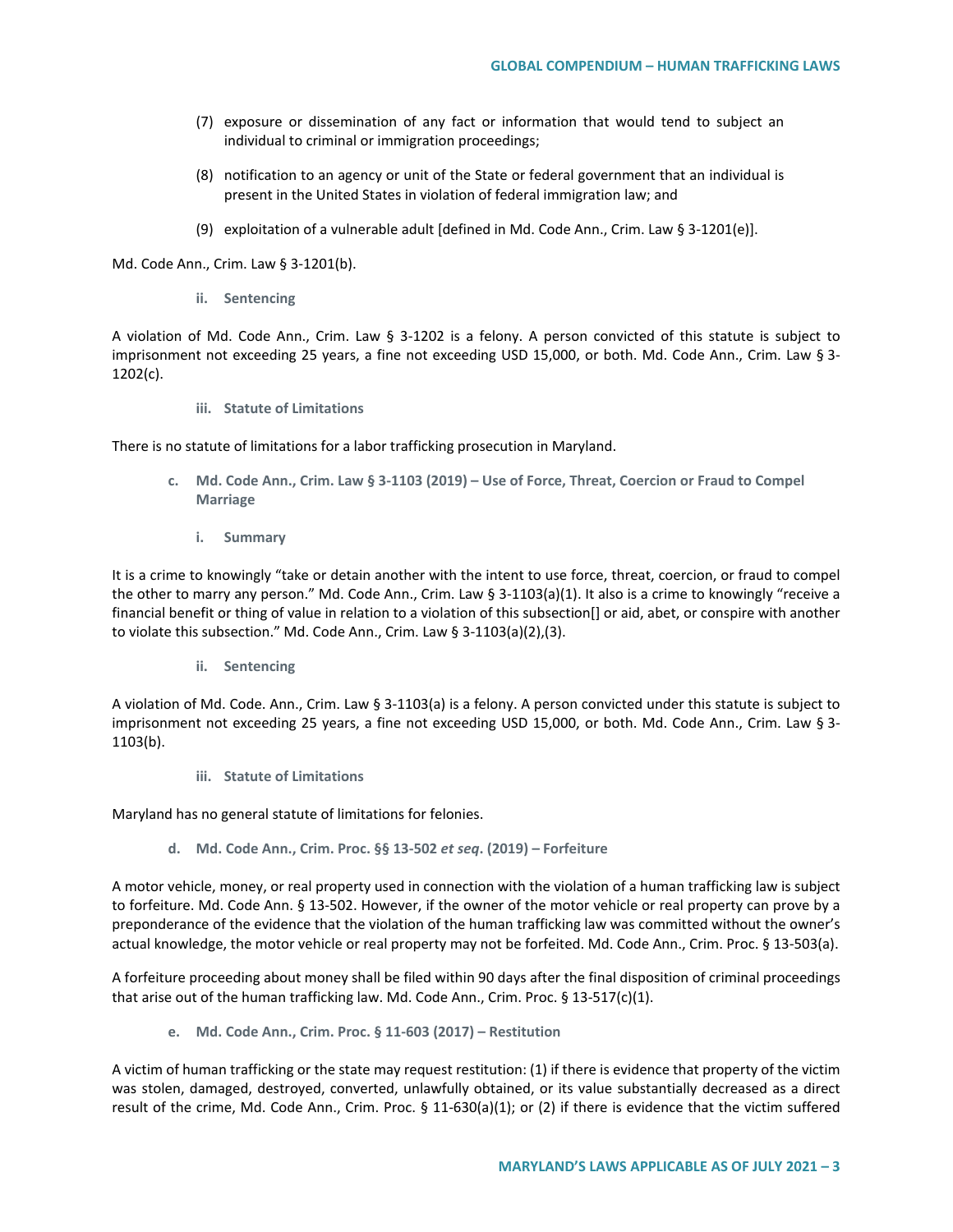actual medical, dental, hospital, counseling, funeral, or burial expenses or losses; direct out-of-pocket loss; loss of earnings; or expenses incurred with rehabilitation as a direct result of the crime. Md. Code Ann., Crim. Proc. § 11- 603(a)(2).

"A judgment of restitution does not preclude … the victim who suffered personal physical or mental injury, out-ofpocket loss of earnings, or support from bringing a civil action [lawsuit] to recover damages from the restitution obligor." Md. Code Ann., Crim. Proc. § 11-603(1). "A civil verdict shall be reduced by the amount paid under the criminal judgment of restitution." Md. Code Ann., Crim. Proc. § 11-603(2).

**f. Md. Code Ann., Crim. Law §§ 11-303, 306, 307 (2019) – Affirmative Defense**

In a prosecution for engaging in prostitution, soliciting or offering to procure or solicit prostitution, or for allowing or keeping a house of prostitution, a defendant has an affirmative defense of duress if the defendant committed the act as a result of being a victim of human trafficking. The defendant must assert the defense at least 10 days prior to trial. Md. Code Ann., Crim. Law §§ 11-303(c), 11-306(c), 11-307(c).

**g. Md. Code Ann., Crim. Law § 3-603 (2019) – Sale of a Minor**

Maryland prohibits the selling, bartering, trading, or the offer to sell, barter, or trade, a minor for money, property, or anything else of value. A violation is a felony, punishable by imprisonment not exceeding five years, a fine not exceeding USD 10,000, or both. Md. Code Ann., Crim. Law § 3-603.

**h. Md. Code Ann., Crim. Law § 9-804 (2020) – Participation in Criminal Organization with Knowledge of Criminal Organization's Engagement in Organized Crime**

Crimes including sex trafficking (Md. Code Ann., Crim. Law § 3-1102) and forced marriage (Md. Code Ann., Crim. Law § 3-1103) are "underlying crimes" in Maryland's statute that criminalizes participation in a criminal organization or knowingly participating in an underlying crime at the direction of a criminal organization. Md. Code Ann., Crim. Law §§ 9-801, 9-804(a).

**i. Md. Code Ann., Crim. Proc., § 8-302 (2020) – Vacatur of Judgment**

A person convicted of a qualifying offense may file a motion to vacate the judgement if the person's participation was a direct result of being a victim of human trafficking.

**j. Md. Code Ann., Crim. Proc. § 10-110 (2021) – Expungement**

Maryland allows victims of human trafficking to file for expungement of a police record, court record, or other record maintained by the state for certain offenses.

**2. Online Child Sexual Exploitation and Child Pornography Offenses**

Md. Code Ann., Crim. Law § 11-207 – Child Pornography, Production or Distribution

Md. Code Ann., Crim. Law § 11-208 – Possession of Visual Representation of Child Under 16 Engaged in Certain Sexual Acts

Md. Code Ann., Crim. Law § 11-208.1 – Interactive Computer Service Providers; Child Pornography

Md. Code Ann., Crim. Law § 3-324 – Sexual Solicitation of a Minor

**3. Md. Code Ann., Crim. Proc. § 11-704 (2017) – Sex Offender Registry**

Maryland provides for a tiered sex offender registry, requiring registration for anyone convicted of a sex offense, with limited exceptions. Md. Code Ann., Crim. Proc. § 11-704(a). A "sex offender" is anyone convicted of a Tier I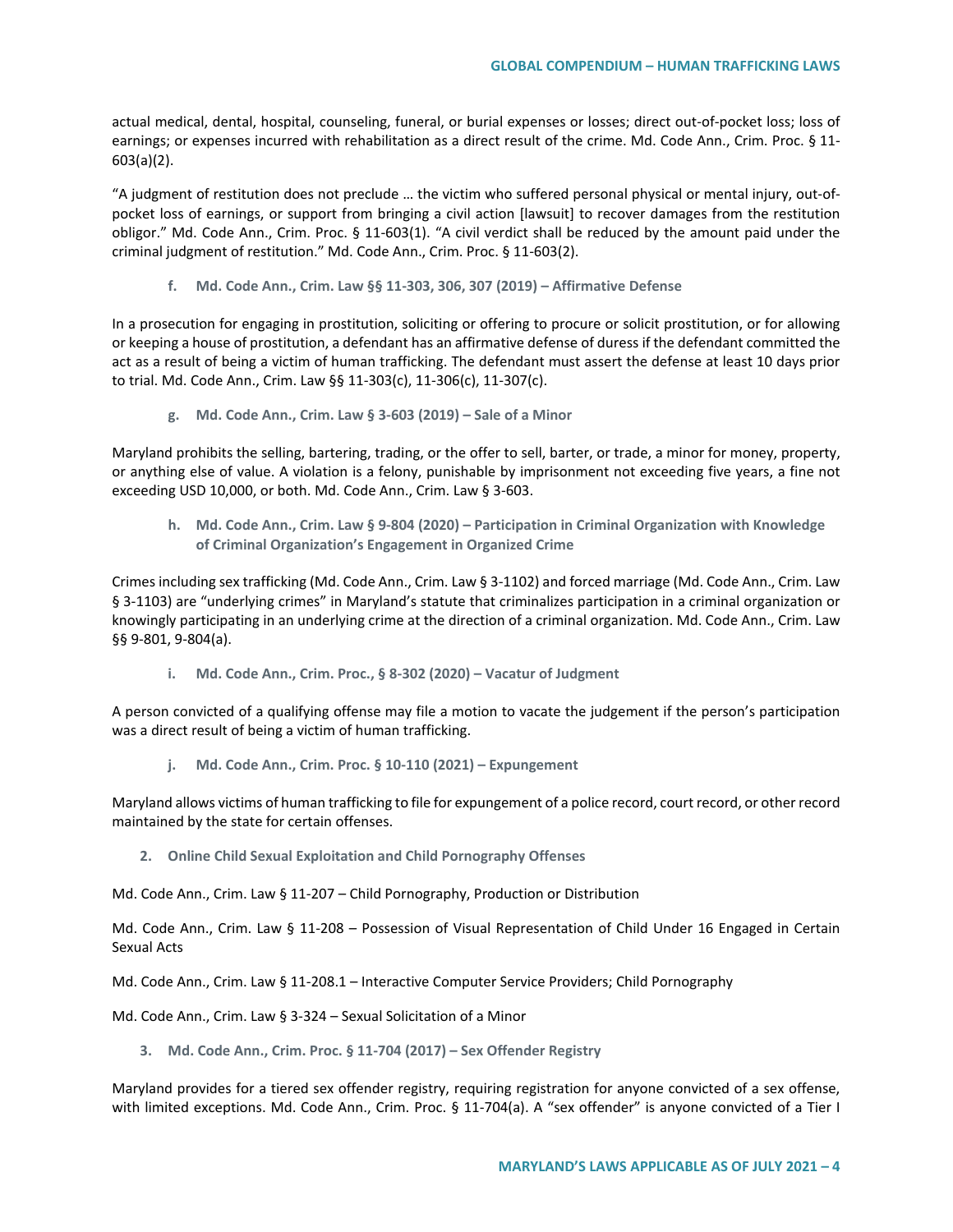through Tier III offense. Md. Code Ann., Crim. Proc. § 11-701(I)(1). Tier I includes misdemeanor violations involving sexual offenses. Md. Code Ann., Crim. Proc. § 11-701(o). Tier II includes sex trafficking, engaging in prostitution, soliciting or offering to procure or solicit prostitution, house of prostitution, forced marriage, and persuasion or enticement of individuals under the age of 16. Md. Code Ann., Crim. Proc. § 11-701(p). Tier III includes felony violations involving sexual offenses. Md. Code Ann., Crim. Proc. § 11.701(q).

### **B. Civil Liability Statutes**

No Maryland statutes regarding civil lawsuits specific to human trafficking were found. A trafficking victim may be able to pursue a civil lawsuit under general liability statutes. Refer to Section A.1.e.

### **C. Additional Statutes Specific to Human Trafficking**

**1. Md. Code Ann., Lab. & Empl. § 3-507.2 (2018) – Maryland Wage Payment and Collection Law**

An employee may initiate a civil lawsuit against an employer for the nonpayment of wages two weeks after the date on which the employer was required to have paid the wages. The employee may also recover an amount not exceeding three times the amount of unpaid wages, reasonable attorney's fees, and other costs. Md. Code Ann., Lab. & Empl. § 3-507.2.

More information is available at: https://www.dllr.state.md.us/labor/wages/

**2. Md. Code Ann., Bus. Reg. § 15-207 (2019) – Posting of Sign Regarding Human Trafficking**

The Department of Business Regulation must create a sign on human trafficking with information about the National Human Trafficking Resource Center and its phone number and identifying risk factors. Md. Code Ann., Bus. Reg. § 15- 207(a). The sign must be placed prominently in all bus stations, truck stops, adult entertainment establishments, public areas of each courthouse, and interstate and state highway rest areas. Md. Code Ann., Bus. Reg. § 19-103; Md. Code Ann., Cts. & Jud. Pro. § 2-215; Md. Code Ann., Transp. § 8-655. A state, county, or municipal law enforcement agency may require a lodging establishment to display the sign in every guest room for one year if arrests leading to convictions for prostitution, solicitation of a minor, or human trafficking occurred on the premises. Md. Code Ann., Bus. Reg. § 15-207(b).

**3. Md. Code Ann., Educ. § 7-432 (2011) – Human Trafficking Resource Information for Educational Staff, Parents, and Students**

The Maryland Department of Health must consult with experts and create resource information on human trafficking, including strategies for prevention of trafficking of children and create materials for distribution that describe local, State, and national human trafficking resources for students, parents, counselors, and school personnel. The law also requires that the Department of Education provide human trafficking awareness and training for Directors of Student Services in local education agencies.

**4. Md. Code Ann., Fam. Law §§ 5-701, 5-702 (2020) – Mandatory Reporting of Suspected Child Sexual Abuse** 

Maryland's child protection statutes require reporting of suspected sexual abuse, which is defined to include sex trafficking of a child. Md. Code Ann., Fam. Law §§ 5-701(y)(2), 5-702(1).

**5. Md. Code Ann., Fam. Law § 5-704.4 (2020) – Safe Harbor Regional Navigator Grant Program for Youth Sex Trafficking Victims**

The Safe Harbor Regional Navigator Grant Program supports services for youth victims of sex trafficking. In addition, a local department that receives a report of suspected abuse or neglect involving a child who is a suspected victim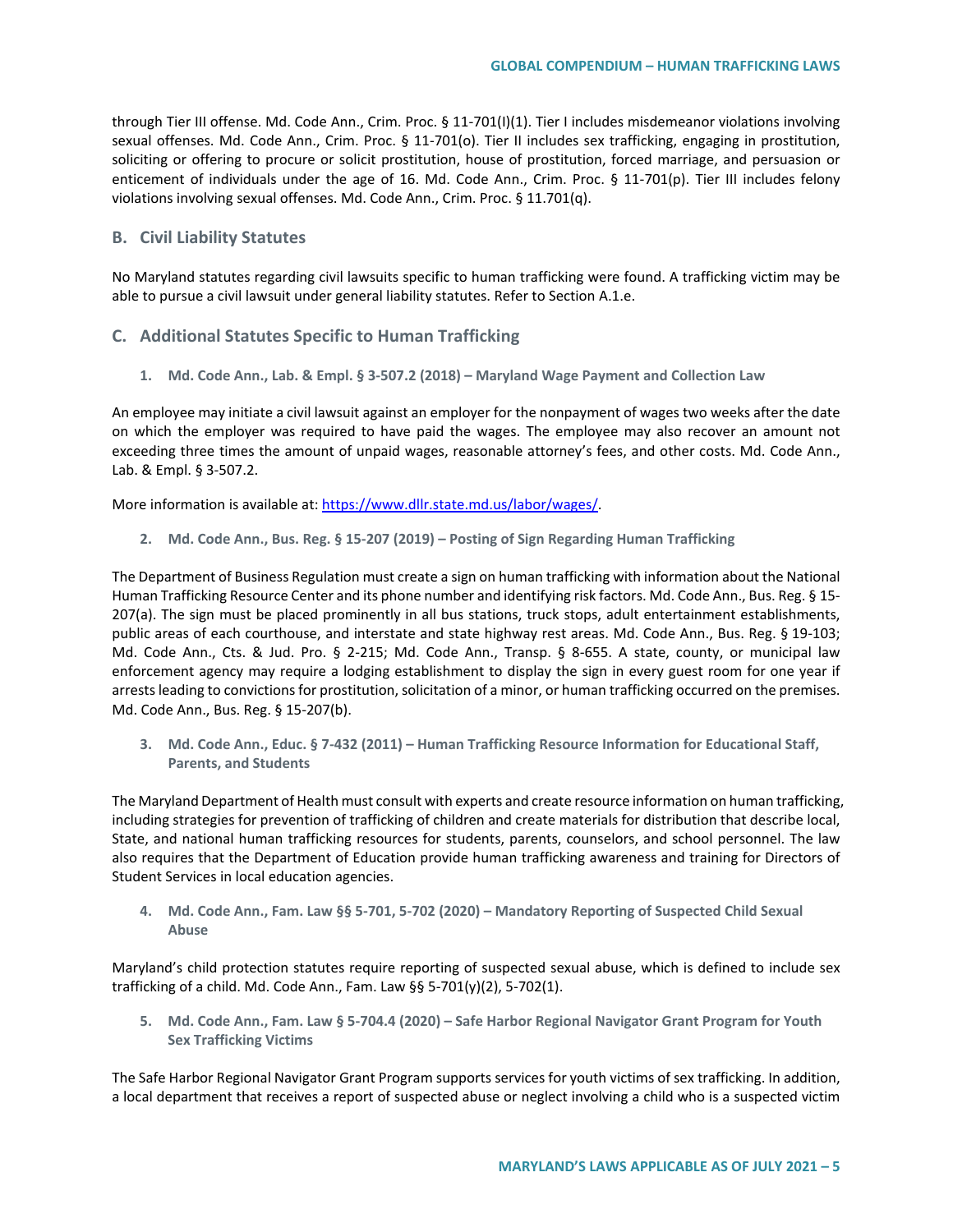of sex trafficking, or a law enforcement officer who has reason to believe a detained child is such a victim, shall contact the appropriate regional navigator, as defined in this statute, for the jurisdiction where the trafficking occurred or where the child resides. Md. Code Ann., Fam. Law § 5-704.3; Md. Code Ann., Cts. & Jud. Proc. § 3-8A-14(D).

More information about the Safe Harbor Regional Navigator Grant Program can be found at: [http://goccp.maryland.gov/grants/programs/rnpg/.](http://goccp.maryland.gov/grants/programs/rnpg/)

**6. Md. Code Ann., Pub. Safety (2019) – Police Training on Human Trafficking and Victims**

The Commission may require the curriculum for entrance-level police training and in-service level police training at least every three years to include special training and study of human trafficking laws, the services and support available to victims, and the rights and appropriate treatment of victims.

**7. Md. Code Ann., State Gov't § 7-303 (2019) – Address Confidentiality for Human Trafficking Victims**

This law creates a confidentiality program for victims of human trafficking so that their identities do not need to be released in public information requests.

**8. Md. Code Ann., Transp. § 16-807.2 (2019) – Commercial Driver Training on Human Trafficking**

Commercial driver license training schools must include education and training on recognizing, preventing, and effective reporting of human trafficking.

### **D. Significant Cases**

**1.** *Jones v. State***, 199 A.3d 717 (Md. Ct. Spec. App. 2019)**

The defendant was convicted on three counts of human trafficking of a minor and one count of receiving the earnings of a prostitute. The defendant took a 17-year-old female to two "outcalls" for the purpose of forcing her to engage in sexual activity for money, and the defendant took all the money that she received.

The Court of Special Appeals of Maryland affirmed the convictions for human trafficking, finding sufficient evidence supported the conviction. The court rejected the defendant's contention that the victim's testimony alone could not be sufficient to convict if there was contradicting testimony from other witnesses.

**2.** *Rogers v. State***, 226 A.3d 261 (Md. 2020)**

The defendant pleaded guilty to one count of human trafficking under Md. Code Ann., Crim. Law § 11-303(a). During the statement of facts at the plea proceeding, the age of the victim was never determined. Under Maryland law, a person convicted of human trafficking is required to register as a sex offender if the victim was a minor. The defendant was later contacted and instructed to register as a sex offender.

The Court of Appeals of Maryland reversed the sex offender registration requirement, holding that the sex offender registry was sufficiently punitive to require that the registration elements be proven beyond a reasonable doubt. The appellate court also held that the Department of Public Safety and Correctional Services lacked the authority to determine the victim's age for the purposes of the registration requirement.

### **E. Academic Research/Papers**

Hon. Andrea M. Leahy & Jared A. McClain, *Hearsay and Abuse: Where Past Is Present*, 48 U. BALT. L. REV. 67 (2018).

Joshua T. Carback, *Cybersex Trafficking: Toward a More Efficient Prosecutorial Response*, 54 No. 1 CRIM. L. BULL. 3 (2018).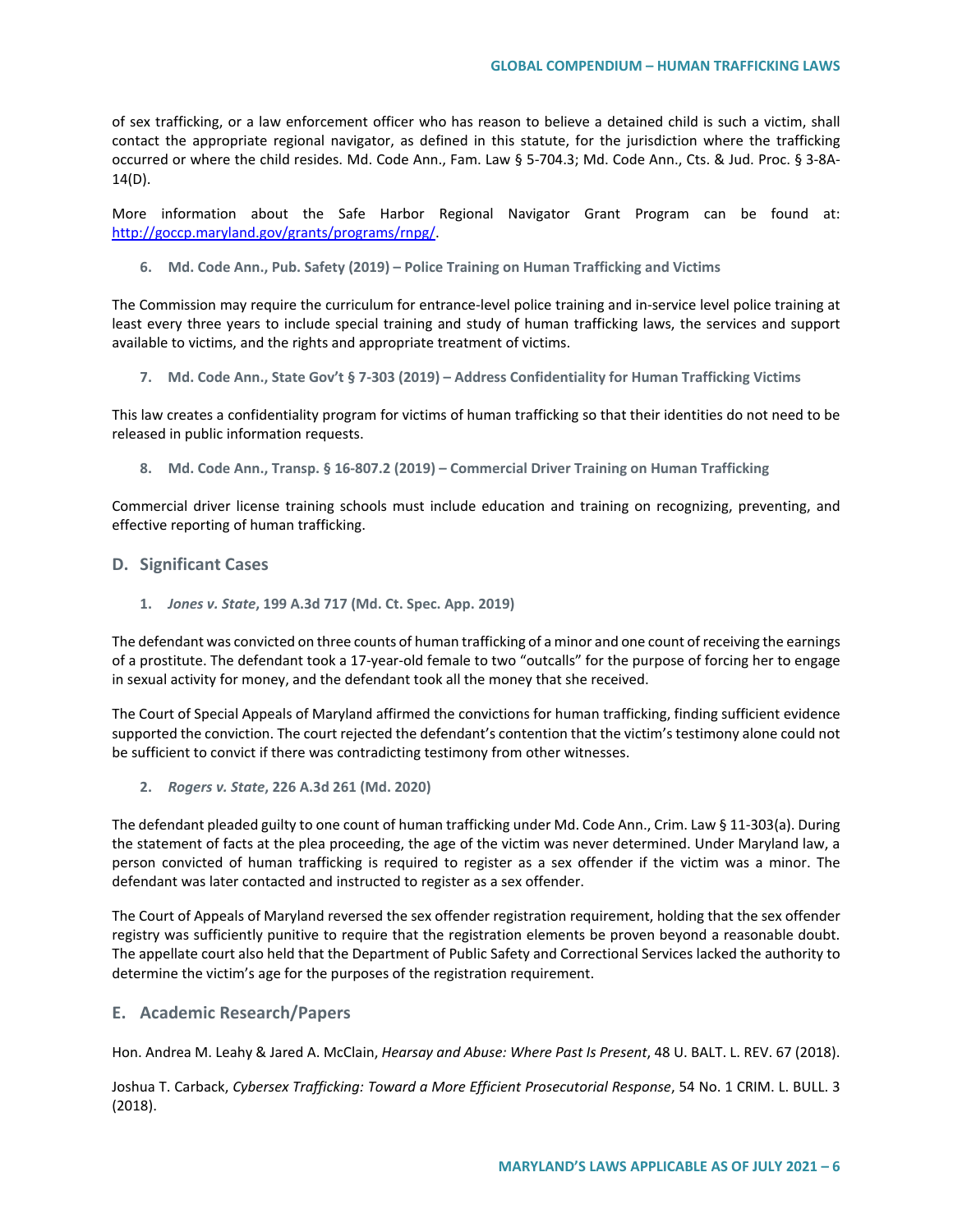# **F. Resources**

Baltimore County Government, Human Trafficking Workgroup:

[https://www.baltimorecountymd.gov/boards-commissions/executive/human](https://www.baltimorecountymd.gov/boards-commissions/executive/human-trafficking#:%7E:text=Contact%3A%20Call%20443%2D849%2D,or%20text%20BeFree%20(233733))[trafficking#:~:text=Contact%3A%20Call%20443%2D849%2D,or%20text%20BeFree%20\(233733\)](https://www.baltimorecountymd.gov/boards-commissions/executive/human-trafficking#:%7E:text=Contact%3A%20Call%20443%2D849%2D,or%20text%20BeFree%20(233733))

#### Criminal Injuries Compensation Board:

<https://www.dpscs.state.md.us/victimservs/cicb/index.shtml>

# Frederick County Human Trafficking Response Team: <https://frederickcountymd.gov/7672/Human-Trafficking-Response-Team>

#### Maryland Coalition Against Sexual Assault:

<https://mcasa.org/providers/resources-on-specific-topics/human-sex-trafficking>

# Maryland Human Trafficking Task Force: <http://www.mdhumantrafficking.org/>

### Maryland Sexual Assault Reimbursement Unit: <http://goccp.maryland.gov/victims/saru/>

Maryland State Board of Victim Services: <http://goccp.maryland.gov/victims/board-of-victim-services/>

#### National Human Trafficking Hotline (Maryland): <https://humantraffickinghotline.org/state/maryland>

### Prince George's County Human Trafficking Task Force: <https://www.endhumantraffickingpgc.org/>

- Shared Hope International, Maryland Report Card (2019): [http://sharedhope.org/PICframe9/reportcards/PIC\\_RC\\_2019\\_MD.pdf](http://sharedhope.org/PICframe9/reportcards/PIC_RC_2019_MD.pdf)
- Shared Hope International, Maryland Analysis and Recommendations (2019): [http://sharedhope.org/PICframe9/analysis/PIC\\_AR\\_2019\\_MD.pdf](http://sharedhope.org/PICframe9/analysis/PIC_AR_2019_MD.pdf)
- University of Maryland SAFE Center for Human Trafficking Survivors: <https://www.umdsafecenter.org/about-us/>
- U.S. Department of Health & Human Services, *Maryland: Efforts to Combat Human Trafficking* (2017): [https://www.acf.hhs.gov/sites/default/files/documents/otip/maryland\\_profile\\_efforts\\_to\\_combat\\_huma](https://www.acf.hhs.gov/sites/default/files/documents/otip/maryland_profile_efforts_to_combat_human_trafficking.pdf) [n\\_trafficking.pdf](https://www.acf.hhs.gov/sites/default/files/documents/otip/maryland_profile_efforts_to_combat_human_trafficking.pdf)

**Disclaimer:** The codes, laws, and other information cited in this summary may not contain the most recent versions of such information and provide certain information available as of the month and year cited at the bottom of each page. We make no warranties or guarantees about the accuracy, completeness, or adequacy of the information contained in this summary or the information linked to in this summary. Please check official sources.

This summary should not be construed as legal advice on any specific facts or circumstances. The contents are intended only for general information purposes and may not be quoted or referred to in any other publication or